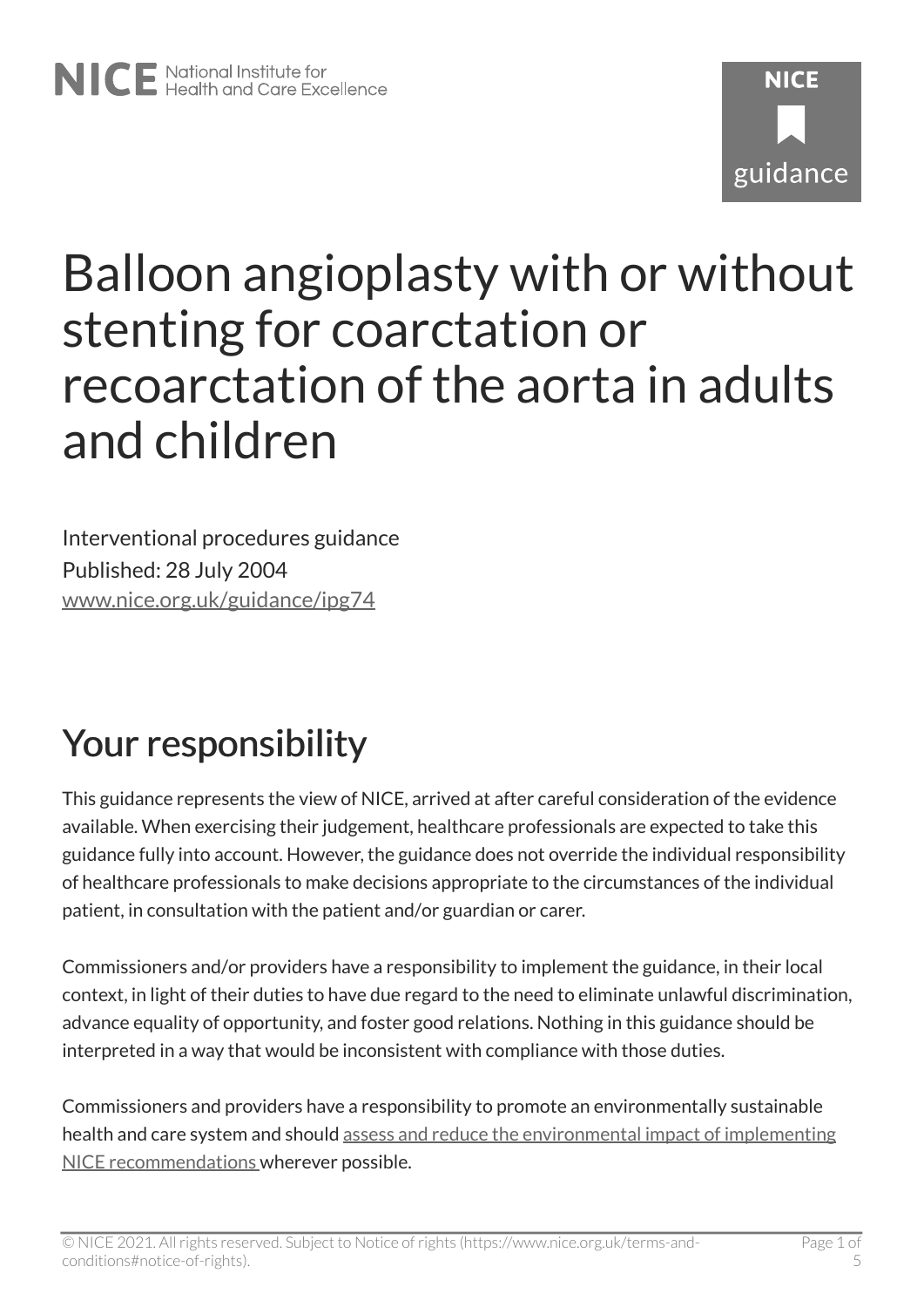# 1 Guidance

- 1.1 Current evidence on the safety and efficacy of balloon angioplasty with or without stenting for coarctation or recoarctation of the aorta in adults and children appears adequate to support the use of this procedure, provided that the normal arrangements are in place for consent, audit and clinical governance.
- 1.2 The procedure should be performed by a multidisciplinary team in specialist centres with cardiac surgery facilities.
- 1.3 The Department of Health runs the [UK Central Cardiac Audit Database](http://www.ucl.ac.uk/nicor) (UKCCAD) and clinicians are encouraged to enter all patients into this database.

# 2 The procedure

### 2.1 Indications

- 2.1.1 Aortic coarctation is a congenital narrowing of part of the aorta, most commonly the aortic arch, usually close to the origin of the left subclavian artery. This results in high blood pressure in the upper body and arms and low blood pressure in the legs.
- 2.1.2 Standard treatment for native coarctation and recoarctation (see Section 2.2.1) involves open chest surgery. The type of surgery used depends on the anatomy of the lesion and preference of the surgeon, but may include resection of the coarctation site and end-to-end anastomosis repair, patch aortoplasty, left subclavian flap angioplasty, or bypass graft repair.

### 2.2 Outline of the procedure

2.2.1 Balloon angioplasty of aortic coarctation is a minimally invasive procedure that involves inserting a catheter into a large blood vessel, usually in the groin, and passing it up to the narrowed area under radiological guidance. A balloon is then inflated within the narrowed area and a stent may be placed there to keep the area dilated. Balloon angioplasty and stenting may be carried out as a first treatment (in native coarctation) or if previous surgical or angioplasty fails and coarctation recurs (recoarctation).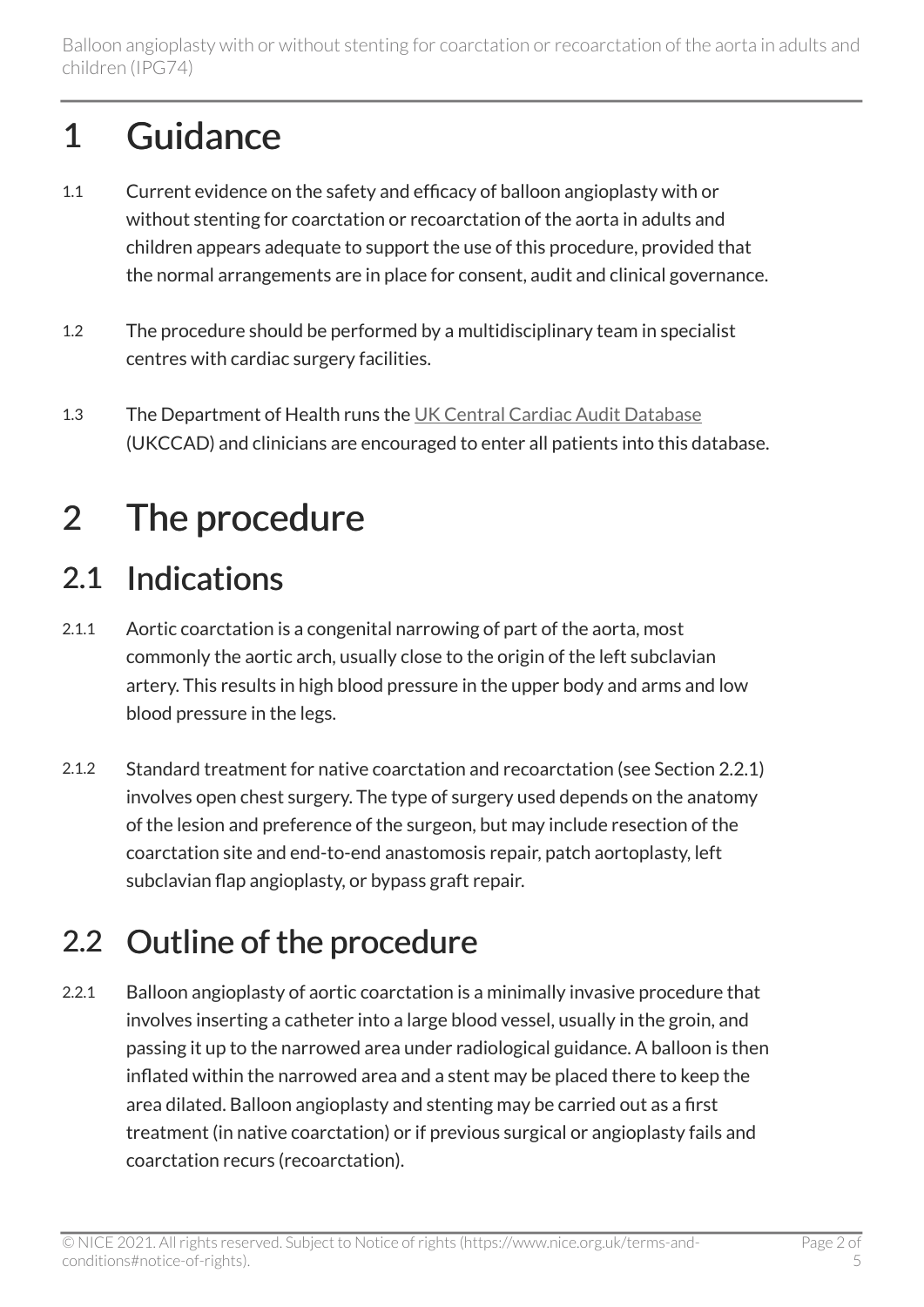Balloon angioplasty with or without stenting for coarctation or recoarctation of the aorta in adults and children (IPG74)

### 2.3 Efficacy

- 2.3.1 One small randomised controlled trial (RCT) was identified, along with a nonrandomised comparative study and several case series. The RCT reported an 86% reduction in peak systolic pressure gradient in both the balloon angioplasty group and the surgery group. The non-randomised study comparing balloon angioplasty with and without stent placement reported a statistically significant reduction in peak systolic gradient of 83% in the angioplasty alone group and 96% in the angioplasty with stent group (p < 0.001). For more details, refer to the Sources of evidence section.
- 2.3.2 One Specialist Advisor noted that results could be improved by concomitant stenting. Another considered residual stenosis to be an efficacy concern.

### 2.4 Safety

- 2.4.1 In the RCT, the main complications reported were: aneurysm in 20% (4/20) of the angioplasty group and 0% (0/16) of the surgery group; diminished pulse (in the leg through which angioplasty was performed) in 10% (2/20) of the angioplasty group and 0% (0/16) of the surgery group; bleeding in 5% (1/20) of the angioplasty group and 13% (2/16) of the surgery group; and hypertension in 5% (1/20) of the angioplasty group and 0% (0/16) of the surgery group. For more details, refer to the Sources of evidence section.
- 2.4.2 The Specialist Advisors considered the main potential adverse effects of the procedure to be death, aortic rupture, aneurysm, femoral artery damage, neurological damage and stroke. One Advisor noted that there were possible safety concerns if the procedure was performed for recoarctation after previous patch repair, but not for other types of surgery.

### 2.5 Other comments

- 2.5.1 There were limited data on the use of the procedure in infants because these patients are usually treated surgically.
- 2.5.2 The alternative to this procedure is major surgery.

#### Andrew Dillon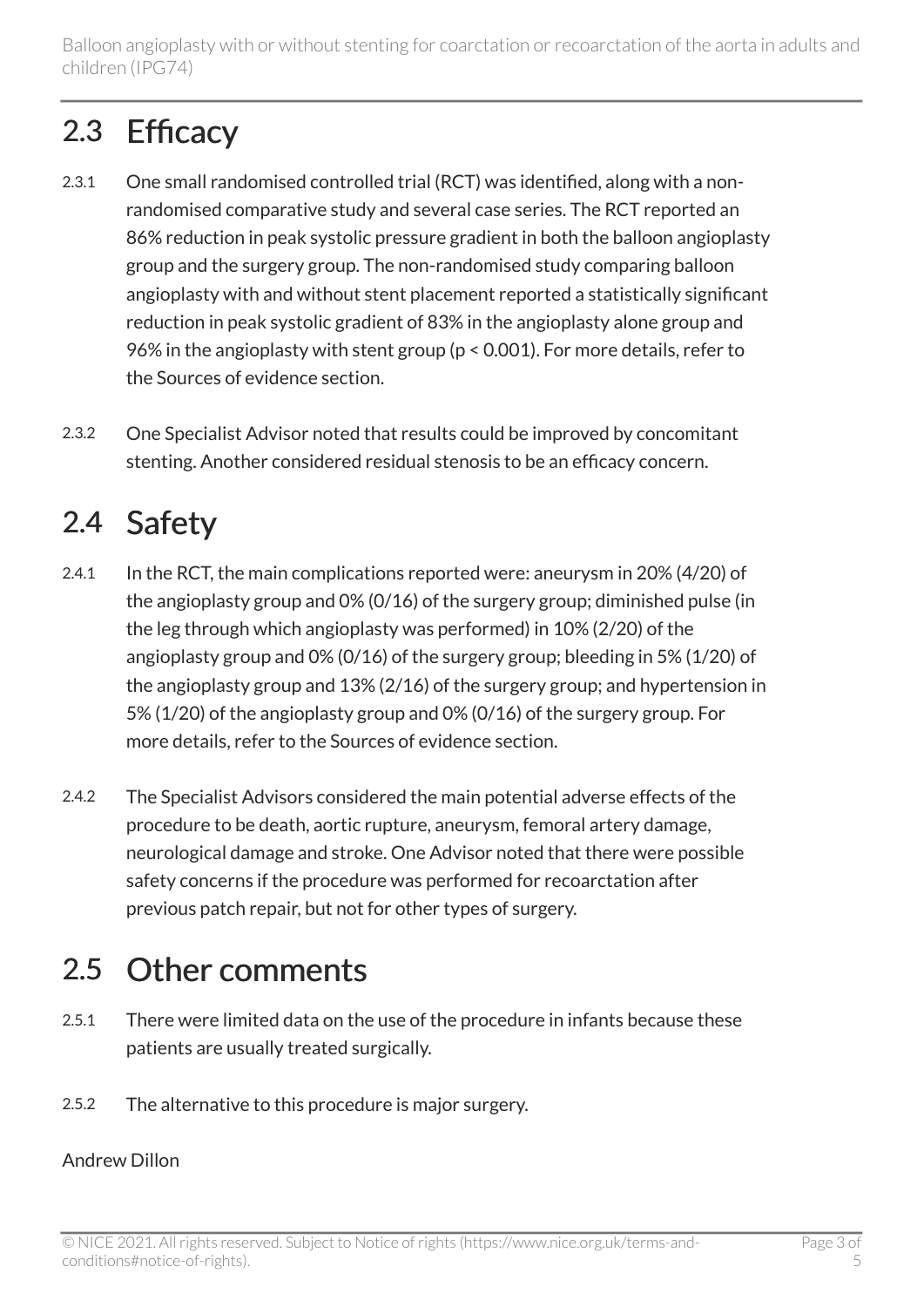Balloon angioplasty with or without stenting for coarctation or recoarctation of the aorta in adults and children (IPG74)

Chief Executive July 2004

## 3 Further information

### Sources of evidence

The evidence considered by the Interventional Procedures Advisory Committee is described in the following document.

['Interventional procedure overview of balloon angioplasty or stenting for coarctation or](http://www.nice.org.uk/proxy/?sourceUrl=http%3a%2f%2fwww.nice.org.uk%2fip142overview) [recoarctation of the aorta',](http://www.nice.org.uk/proxy/?sourceUrl=http%3a%2f%2fwww.nice.org.uk%2fip142overview) April 2003.

### Information for patients

NICE has produced [information on this procedure for patients and carers](http://www.nice.org.uk/guidance/ipg74/informationforpublic) ('Understanding NICE guidance'). It explains the nature of the procedure and the guidance issued by NICE, and has been written with patient consent in mind.

## 4 About this guidance

NICE interventional procedure guidance makes recommendations on the safety and efficacy of the procedure. It does not cover whether or not the NHS should fund a procedure. Funding decisions are taken by local NHS bodies after considering the clinical effectiveness of the procedure and whether it represents value for money for the NHS. It is for healthcare professionals and people using the NHS in England, Wales, Scotland and Northern Ireland, and is endorsed by Healthcare Improvement Scotland for implementation by NHSScotland.

This guidance was developed using the NICE [interventional procedure guidance](http://www.nice.org.uk/about/what-we-do/our-programmes/nice-guidance/nice-interventional-procedures-guidance) process.

We have produced a [summary of this guidance for patients and carers.](http://www.nice.org.uk/guidance/ipg74/informationforpublic) Information about the evidence it is based on is also [available](http://www.nice.org.uk/guidance/ipg74).

#### Changes since publication

8 May: minor maintenance.